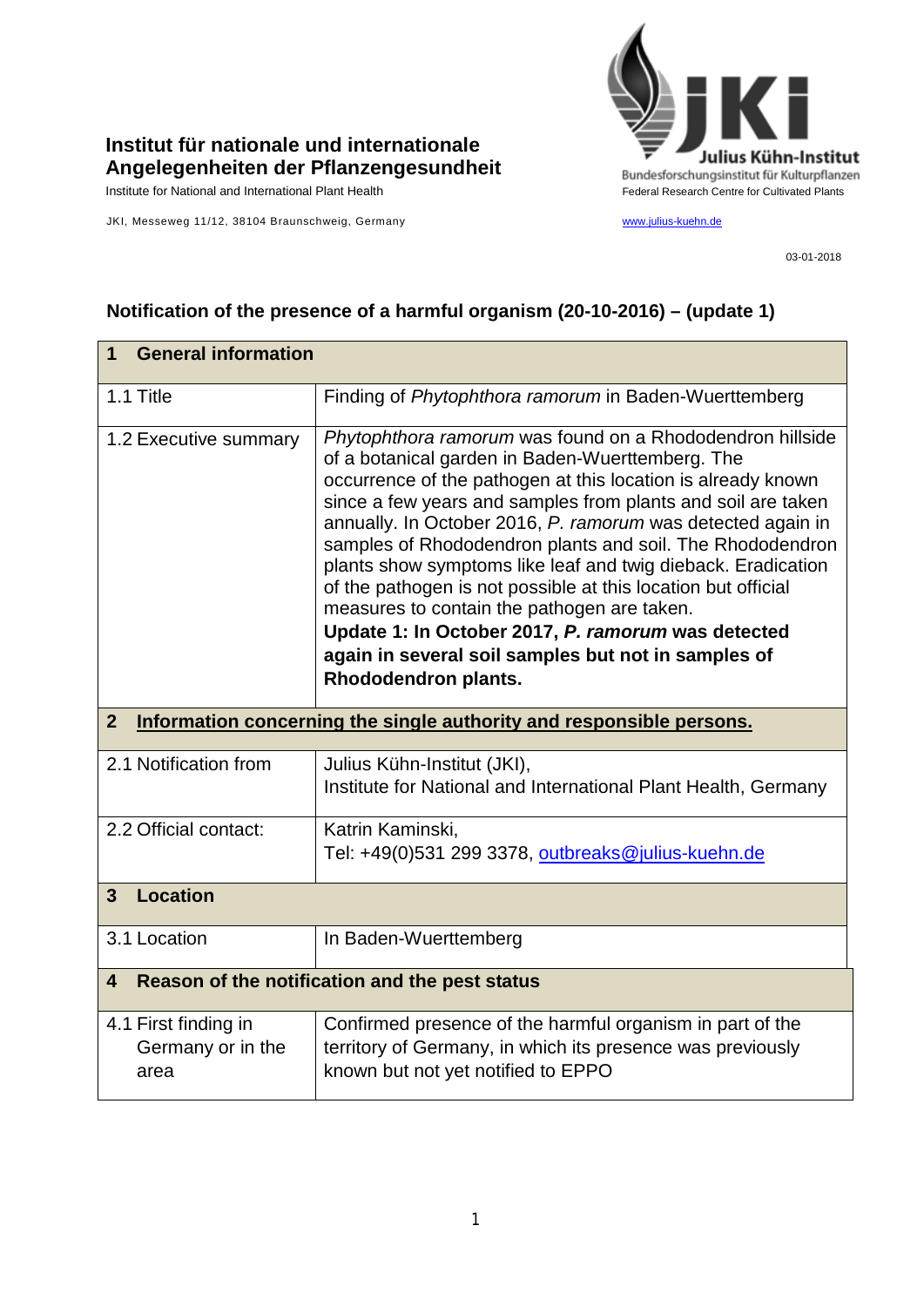| 4.2 Pest status of the area where the<br>harmful organism has been found<br>present, after the official<br>confirmation.              | Present only in specific parts of the area<br>concerned, under containment                          |  |  |
|---------------------------------------------------------------------------------------------------------------------------------------|-----------------------------------------------------------------------------------------------------|--|--|
| 4.3 Pest status in Germany before the<br>official confirmation of the presence,<br>or suspected presence, of the<br>harmful organism. | Present, few occurrences                                                                            |  |  |
| 4.4 Pest status in Germany after the<br>official confirmation of the presence<br>of the harmful organism.                             | Present, few occurrences                                                                            |  |  |
| Finding, sampling, testing and confirmation of the harmful organism.<br>5                                                             |                                                                                                     |  |  |
| 5.1 How the presence or appearance of<br>the harmful organism was found.                                                              | Information submitted by professional<br>operator                                                   |  |  |
| 5.2 Date of finding:                                                                                                                  | 5 October 2016                                                                                      |  |  |
| 5.3 Sampling for laboratory analysis.                                                                                                 | Samples of twigs and soil were taken by<br>the staff of the professional operator                   |  |  |
| 5.4 Name and address of the<br>Laboratory.                                                                                            | Landwirtschaftliches Technologiezentrum<br>Augustenberg<br>Neßlerstraße 25<br>76227 Karlsruhe       |  |  |
| 5.5 Diagnostic method.                                                                                                                | According to peer reviewed protocol<br>(EPPO PM 7/66(1))                                            |  |  |
| 5.6 Date of official confirmation of the<br>harmful organism's identity.                                                              | 5 October 2016                                                                                      |  |  |
| Infested area, and the severity and source of the outbreak in that area.<br>6                                                         |                                                                                                     |  |  |
| 6.1 Size and delimitation of the infested<br>area.                                                                                    | 1 hillside with Rhododendron                                                                        |  |  |
| 6.2 Characteristics of the infested area<br>and its vicinity.                                                                         | Open air – botanical garden: plants for<br>planting: already planted and soil                       |  |  |
| 6.3 Host plants in the infested area and<br>its vicinity.                                                                             | Rhododendron and other host plants are<br>grown on the island. The island is a<br>botanical garden. |  |  |
| 6.4 Infested plant(s), plant product(s)                                                                                               | Rhododendron and soil                                                                               |  |  |